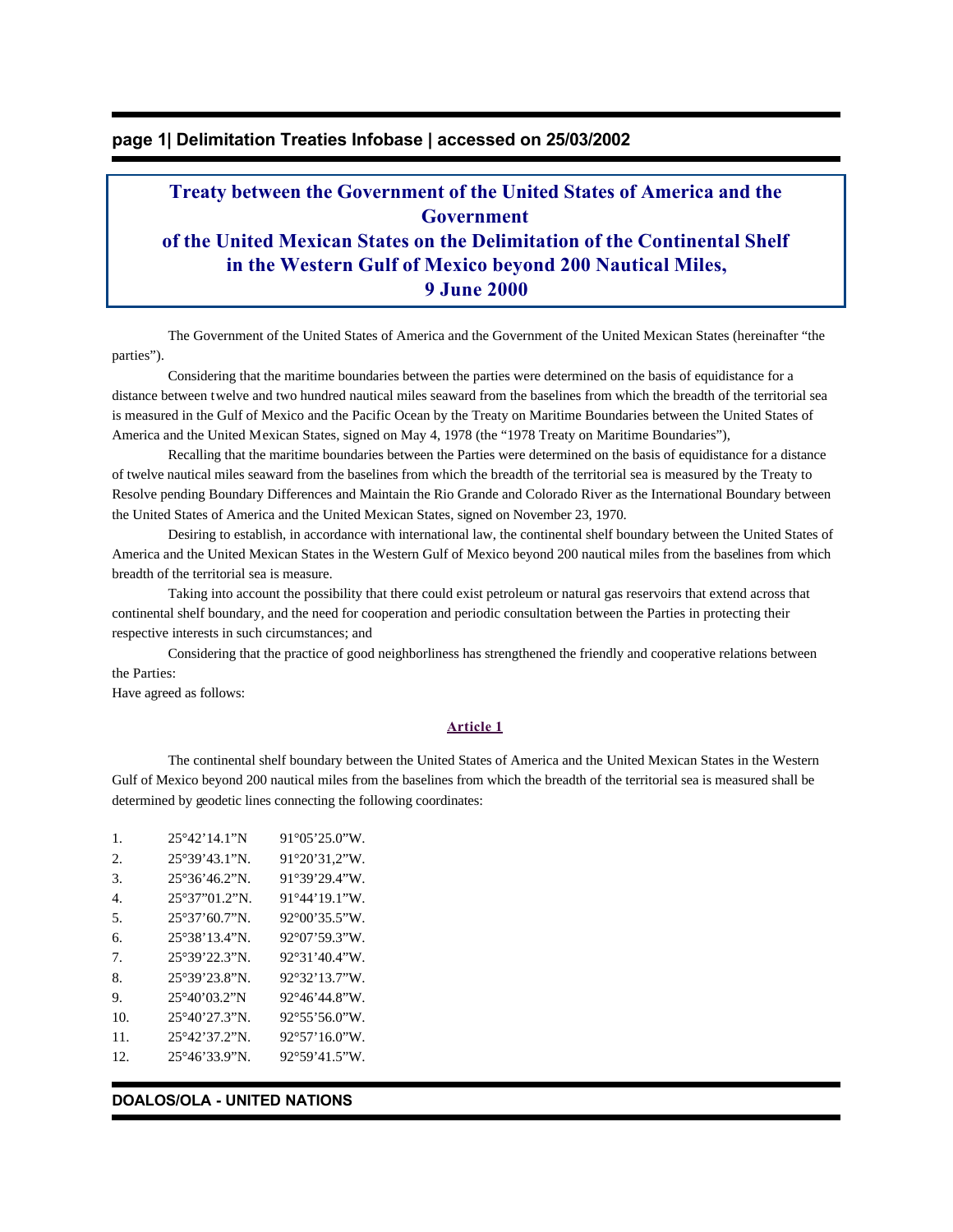|  |  |  |  |  | page 2  Delimitation Treaties Infobase   accessed on 25/03/2002 |  |
|--|--|--|--|--|-----------------------------------------------------------------|--|
|--|--|--|--|--|-----------------------------------------------------------------|--|

| 13. | 25°48'45.2"N.            | 93°03'58.9"W             |
|-----|--------------------------|--------------------------|
| 14. | $25^{\circ}51'510''$ N   | $93^{\circ}10'03.0''W$   |
| 15. | $25^{\circ}54'27.4''N$   | $93^{\circ}15'09.9''W$   |
| 16. | $25^{\circ}59'49.3''N$ . | $93^{\circ}26'42.5''W$ . |

### **Article 2**

1. The geodetic and computational bases used to determine the boundary set forth in Article I are the 1983 North American Datum ("NAD83") and the international Earth Rotation Service's Terrestrial Reference Frame ("ITRF92").

2. For purposes of Article 1:

(a) NAD83 and ITRF92 shall be considered to be identical; and

(b) Boundary points numbers 1 and 16 are, respectively, boundary points GM.E-1 (25°42'13.05"N., 91°05'24.89"W.) and GM.W-4 (25°59'48.28"N., 93°26'42.19"W.) of the 1978 Treaty on Maritime Boundaries. These points, which were originally determined with reference to the 1927 North American Datum-NAD27, have been transformed to the NAD83 and ITRF92 datums.

3. For the purpose of illustration only, the boundary line in Article I is drawn on the map that appears as Annex 1 to this Treaty.

# **Article 3**

 South of the continental shelf boundary set forth in Article I, the United States of America shall not, and north of said boundary, the United Mexican States shall not, claim or exercise for any purpose sovereign rights or jurisdiction over the seabed and subsoil.

# **Article 4**

1. Due to the possible existence of petroleum or natural gas reservoirs that may extend across the boundary set forth in Article I (hereinafter referred to as "transboundary reservoirs"), the Parties, during a period that will end ten (10) years following the entry into force of this Treaty, shall not authorize or permit petroleum or natural gas drilling or exploitation of the continental shelf within one and four-tenths (1.4) nautical miles of the boundary set forth in Article I. (This two and eight-tenths (2.8) nautical mile area hereinafter shall be referred to as "the Area".)

2. For the purpose of illustration only, the Area set forth in paragraph 1 is drawn on the map that appears as Annex 2 to this Treaty.

3. The parties, by mutual agreement through an exchange of diplomatic notes, may modify the period set forth in paragraph 1.

4. From the date of entry into force of this Treaty, with respect to the Area on its side of the boundary set forth in Article I, each Party, in accordance with its national laws and regulations, shall facilitate requests from the other Party to authorize geological and geophysical studies to help determine the possible presence and distribution of transboundary reservoirs.

5. From the date of entry into force of this Treaty, with respect to the Area in its entirety, each Party, in accordance with its national laws and regulations, shall share geological and geophysical information in its possession in order to determine the possible existence and location of transboundary reservoirs.

6. From the date of entry into force of this Treaty, if a Party has knowledge of the existence or possible existence of a transboundary reservoir, it shall notify the other Party.